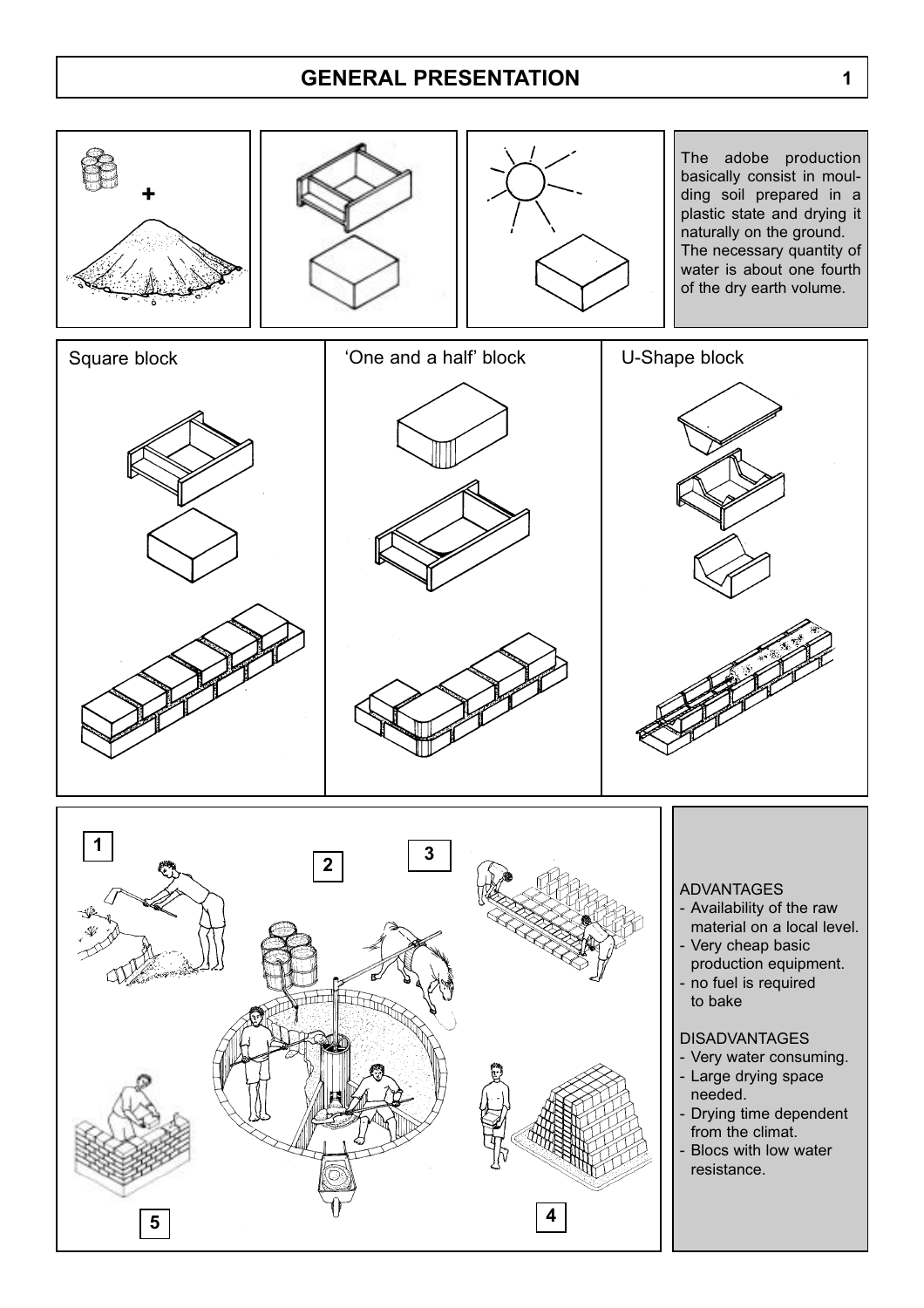# **THE ADOBE PATH 2**

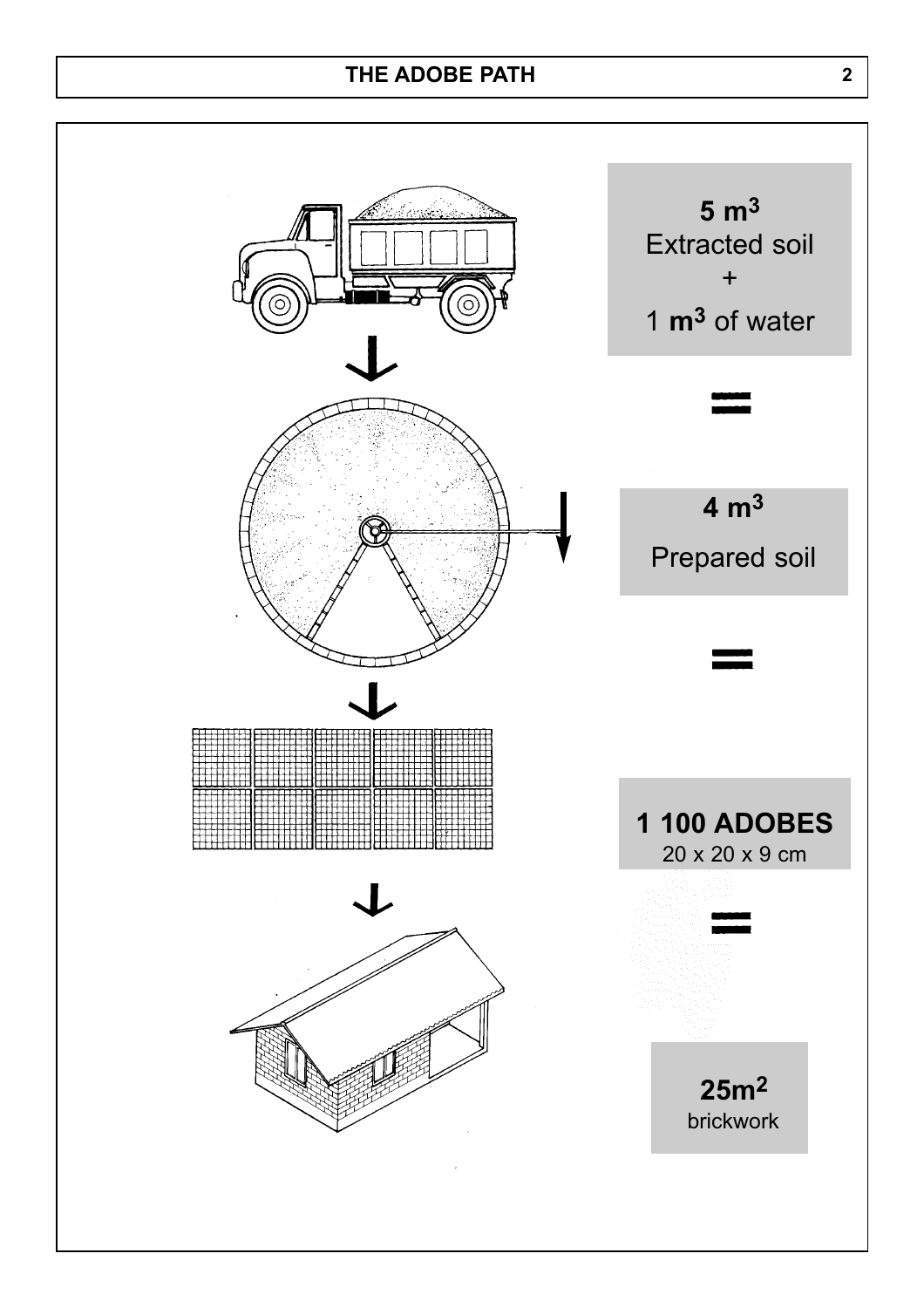#### **ORIGIN**



Soil is the loose material that results from the mechanical and chemical erosion of the underlying parent rock.

This rock crumbles into mineral particles of very variable sizes going from the stones to the clayey ashes.

In the upper layer, these particles are mixed with the organic material coming from the decomposition of the living world. This "organic" soil is reserved to agriculture.

The other layers are used for construction.

#### **COMPONANTS**



**Stones** 200 - 20 mm

Gravels 20 - 2mm.

Sand 2 - 0.02 mm.

Silt 0.02 - 0.002

**Clav**  $o < 0.002$  mm.

Different types of soil can be found, depending on the importance in quantity of one of the components: GRAVELLY SOIL - SANDY SOIL - SILTY SOIL - CLAYEY SOIL.

#### **HYDROUS STATES**

A soil will react very differently depending on the amount of water it has absorbed. The 4 fundamental states are: DRY - HUMID - PLASTIC -LIQUID

The adobe is produced at the PLASTIC state. This hydrous state enables the soil to be shaped without deformation until it comes back to the DRY state.

#### **COHESIVE PROPERTIES**

To shape adobe we use the property of COHESION, which works in 2 phases:



Phase 1: The soil absorbs the water (from 20 to 30 %, according to the type of earth), the clays start to swell, this process is long and takes time.

Phase 2: The soil dry, the clays reduce their volume and carry the other materials that finish, at the dry state to be completely bonded.

If the inter-penetration between grains is such that only a few voids remain, then once the soil is dry, it is able to support compressive stresses of about 3 MPa.



When the soil is clayey, it may shrink after drying.

- Possible correction : add sand in order to reduce the cohesion.
	- mix with straw in order to reduce the size of the cracks.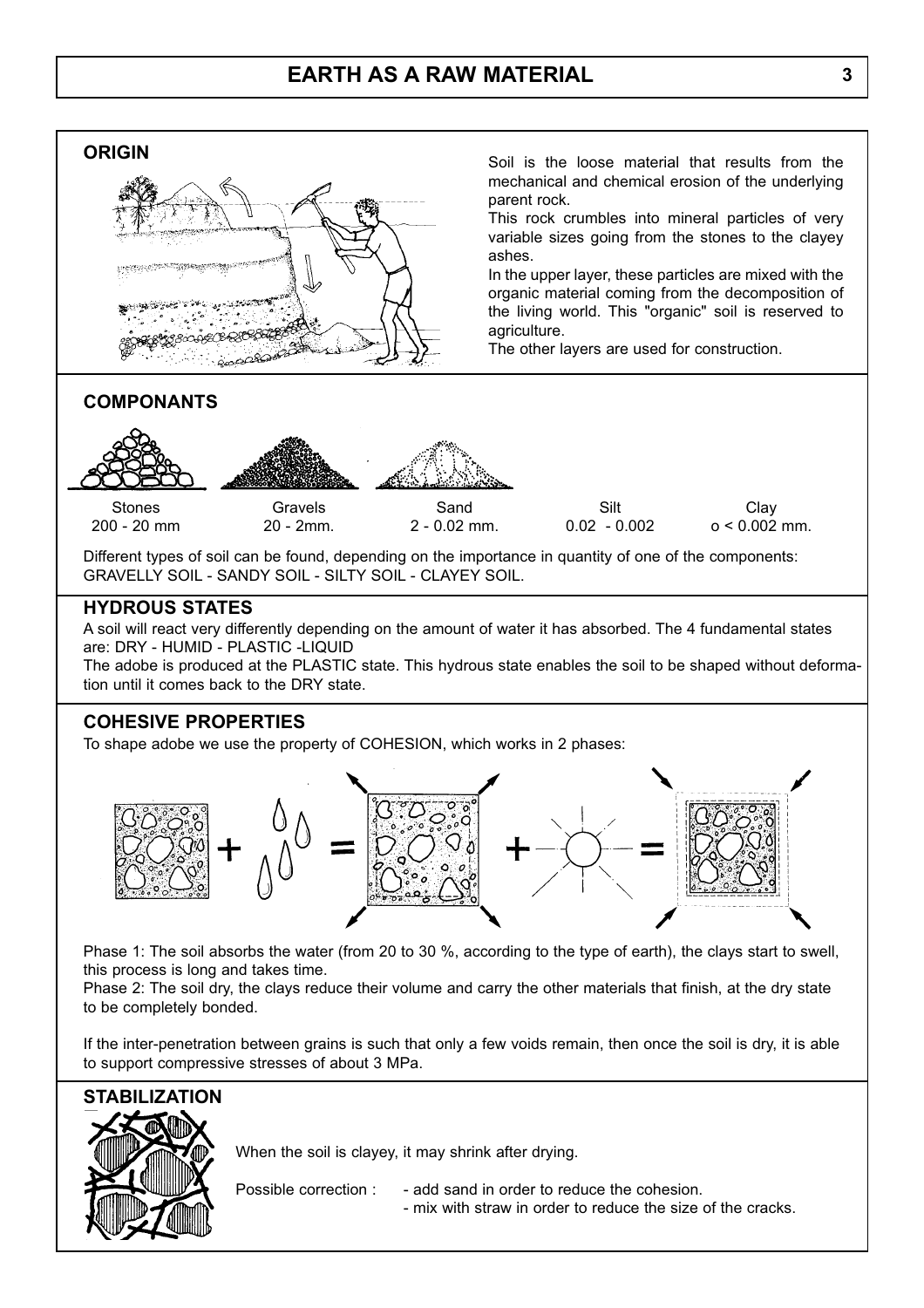## **SOIL ANALYSIS 4**

The more simple way is to mould adobes and to analyse their behaviour



**OBJECTIVE**

# **SUITABILITY:**

The ideal soil would be both clayey and sandy.

Take care of the silty soil because once they are dry, they do not resist to water.

Between 7 and 15 cm.

**SUITABILITY:**

Good soil

Retrieve the soil sample of the cigar test and

Mould it into 2 biscuit-shape discs with a piece

- Evaluate the soil resistance by breaking and crushing between the thumb and the forefinger.

- No shrinkage, easy to break into powder:

- Shrinkage, easy to break into powder:

-Important shrinkage, very hard to break into

#### **SUITABILITY:**

Less than 1 mm shrinkage, hard to break into powder: Good soil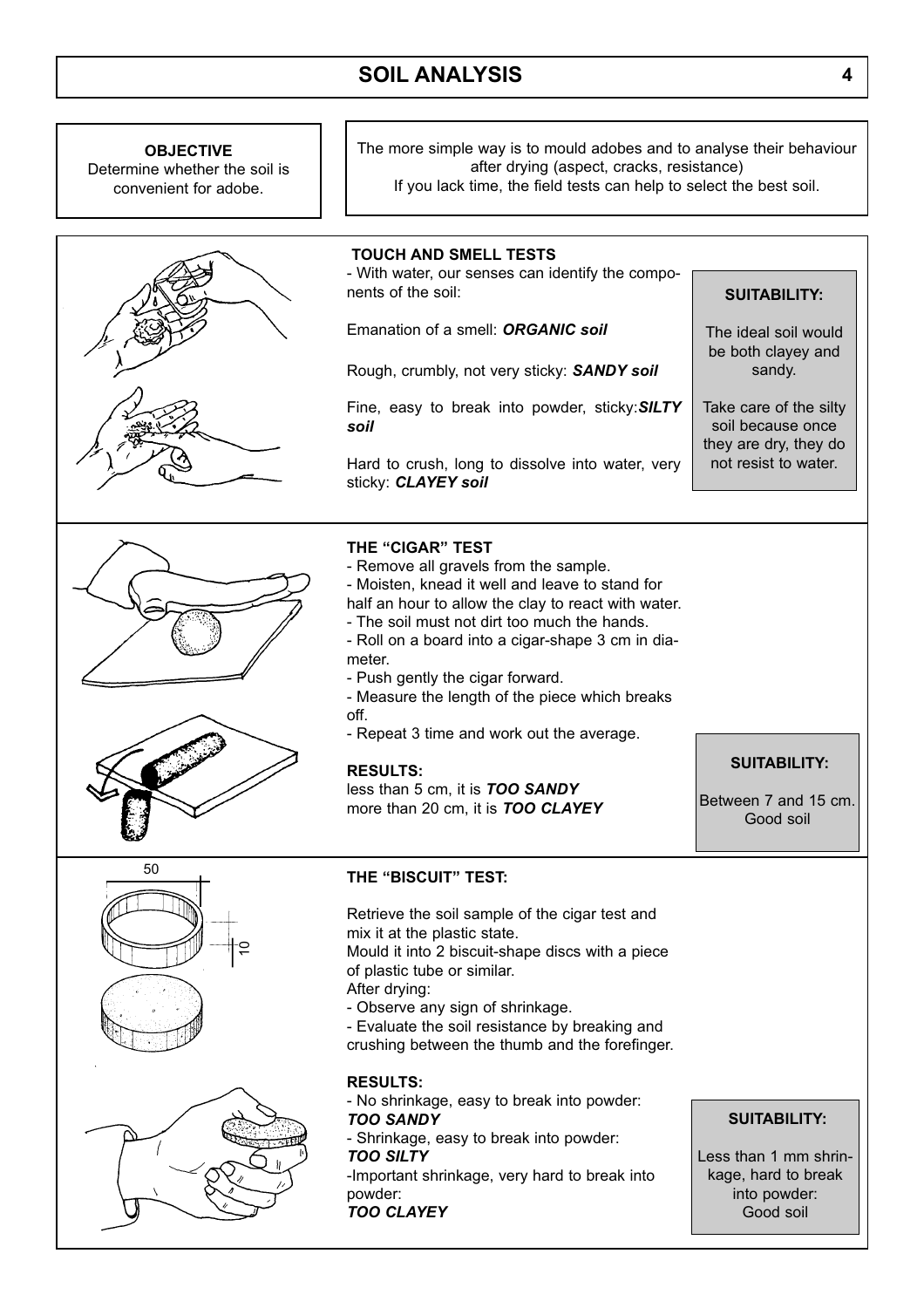## **MIXING 5**



**WITH THE FEET**



This is the more common way of mixing for a smallscale production. 4  $m<sup>3</sup>$ /day/man



**ANIMALS**



Animals that turn round on the working area can do the footing.



**VERTICAL MIXER**



**LINEAR MIXER**



Manufacture with simple meanings, this mixer is powered by animals.

Used in the medium and large-scale production unit.

From 5 to 50  $\mathrm{m}^{3}/\mathrm{day}$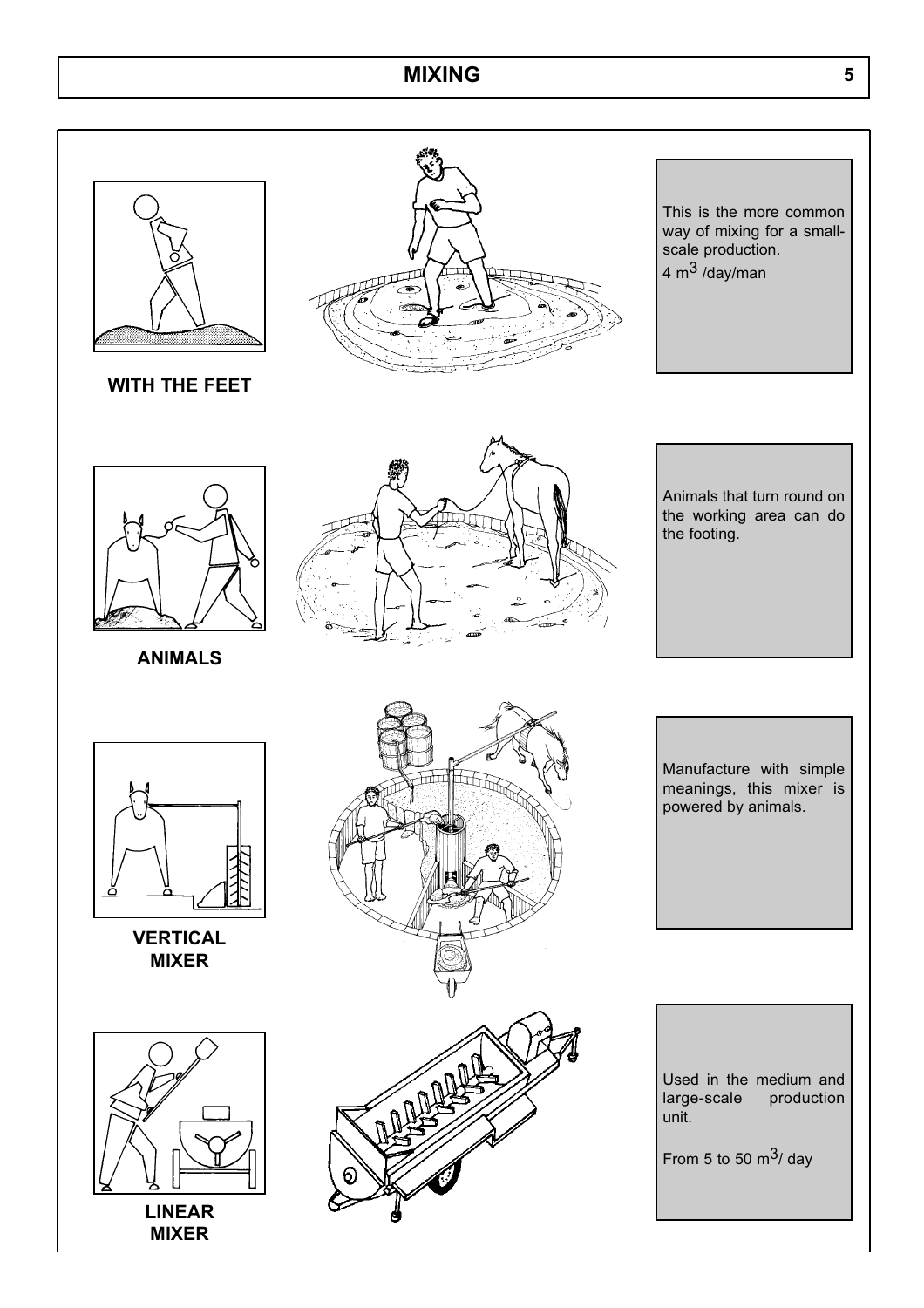### **PRODUCTION TYPOLOGY 6**

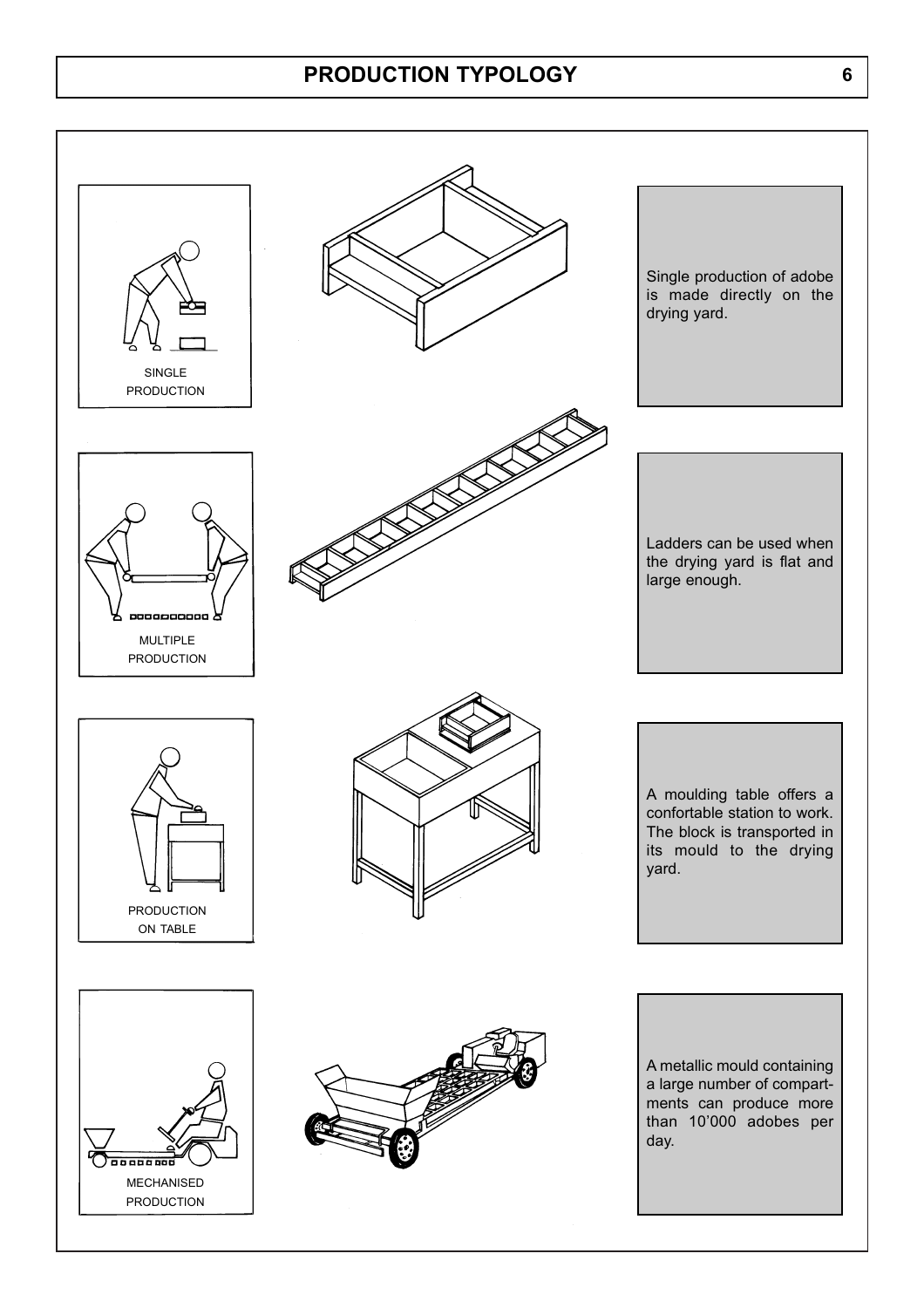### **MOULDS AND TABLE 7**

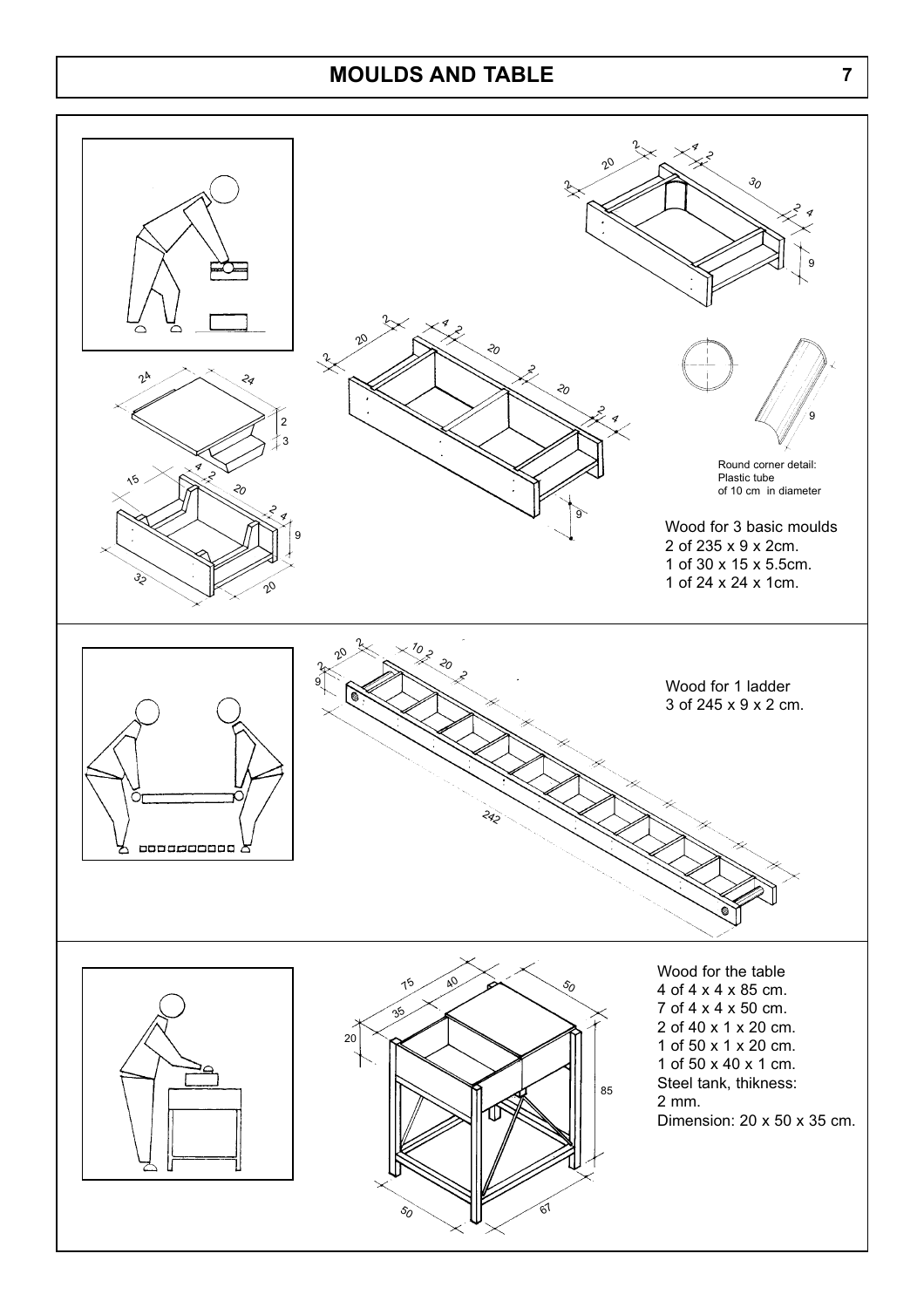### **PREPARATION OF THE DRYING YARD 8**

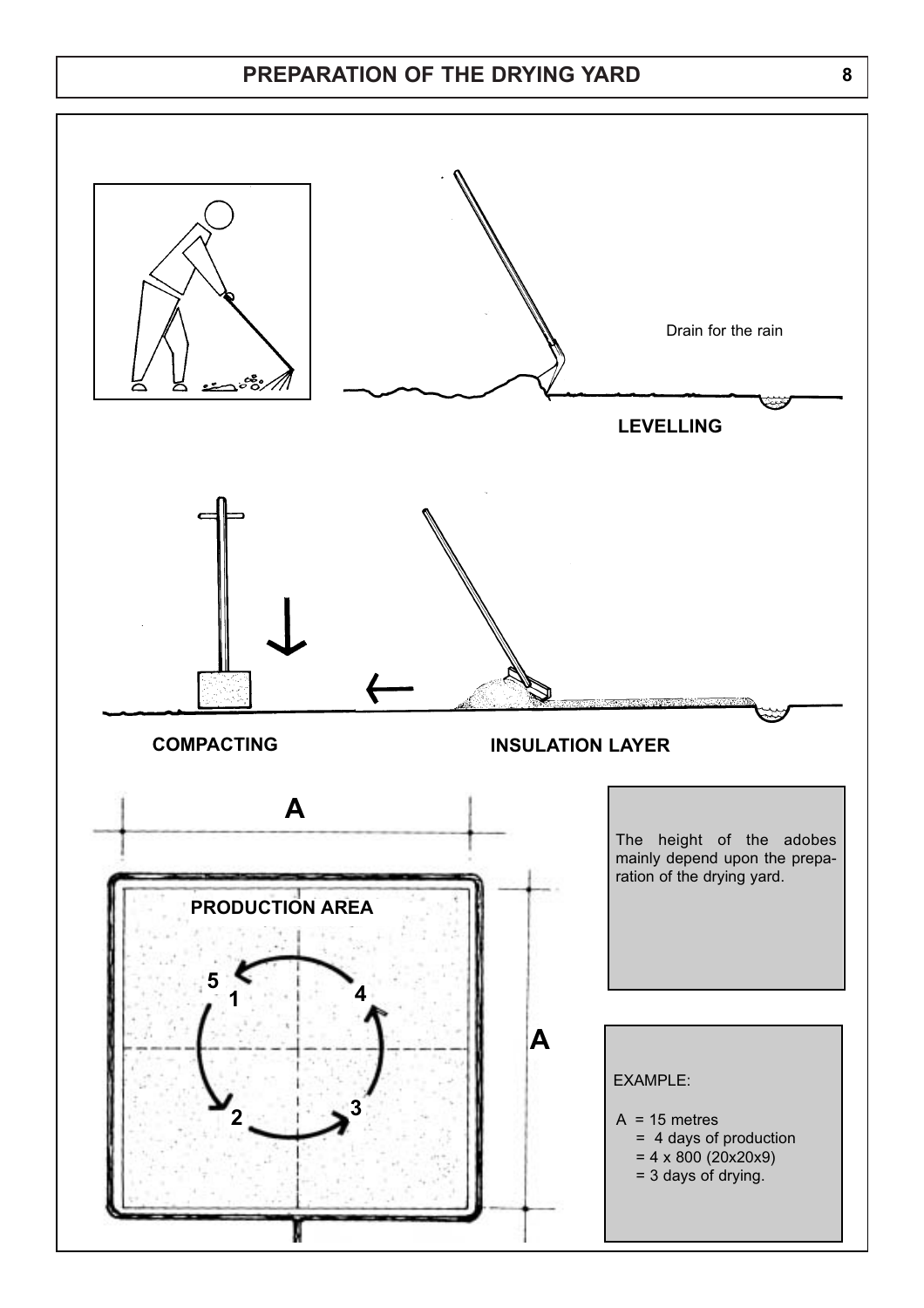## **MOULDING / DEMOULDING 9**

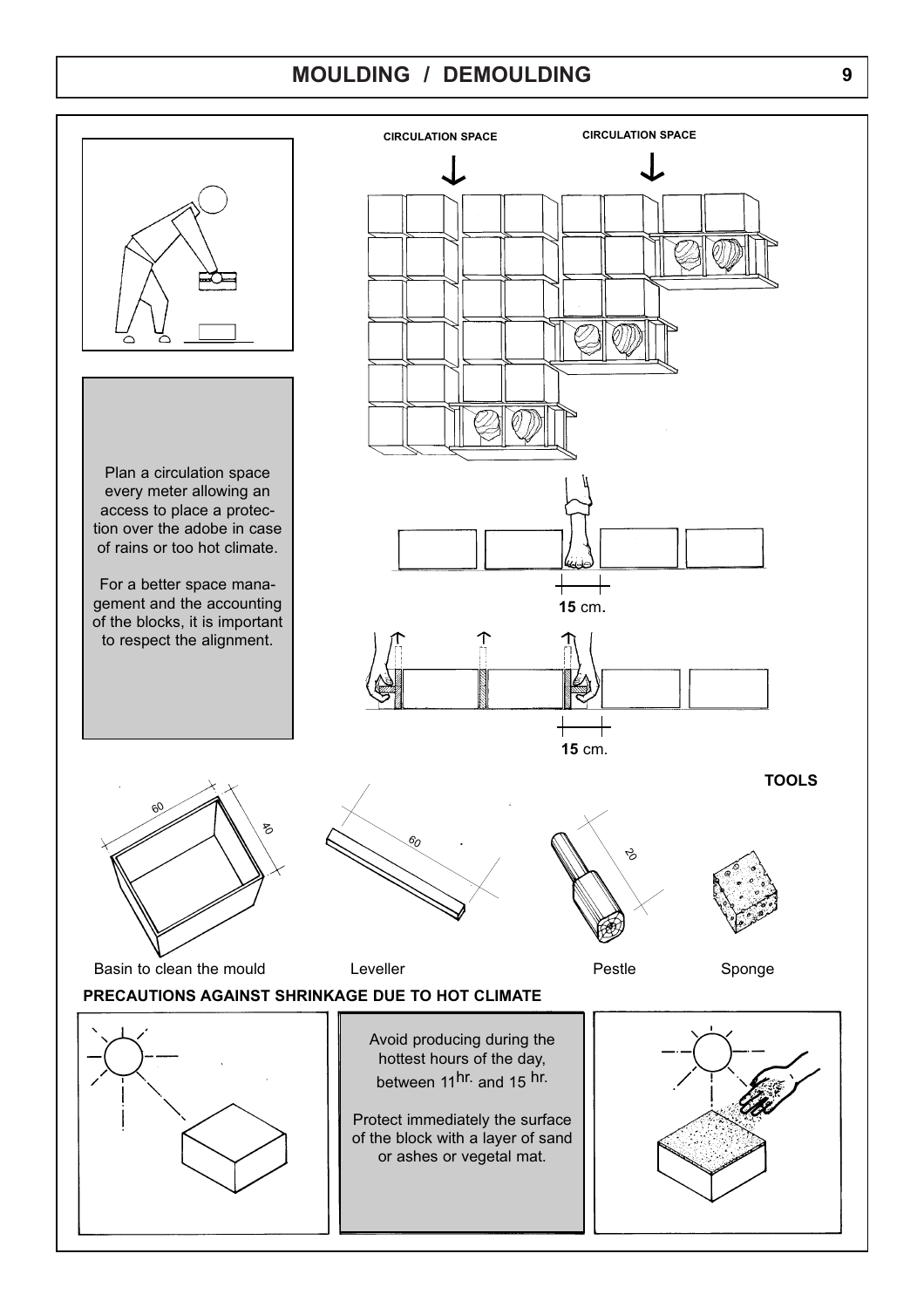## **STORAGE / TRANSPORT 10**

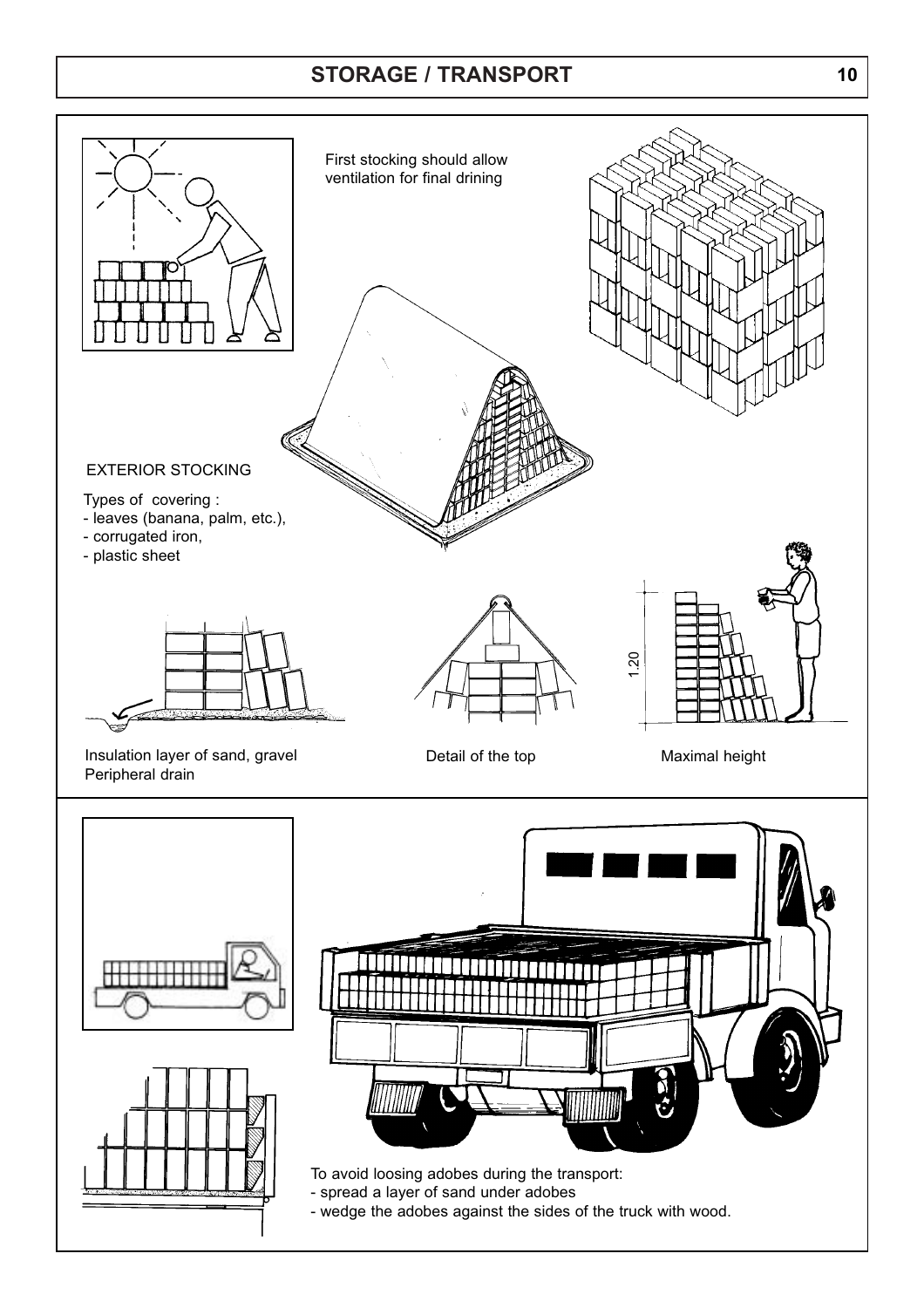**Day of production**

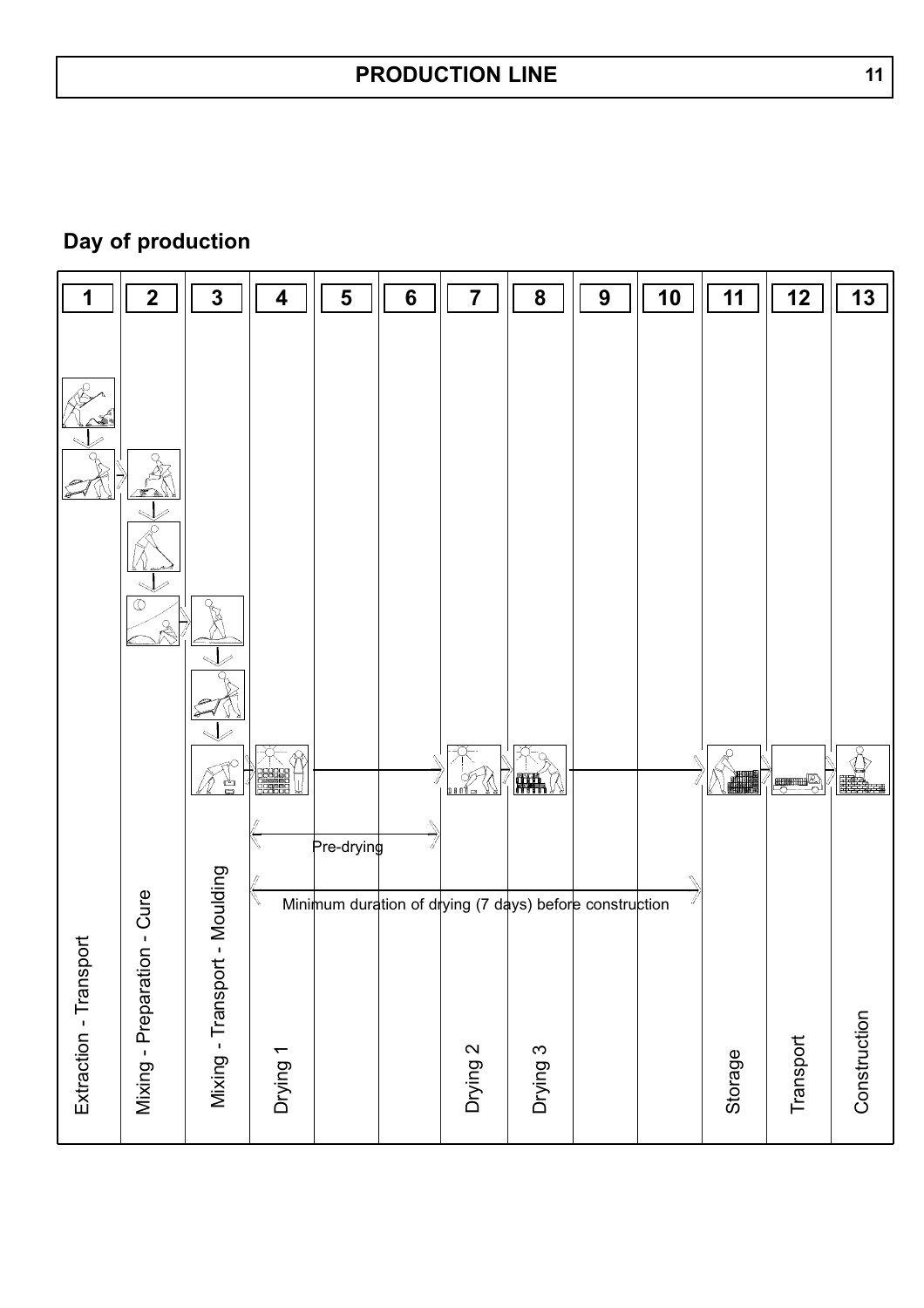## **QUALITY CONTROL 12**

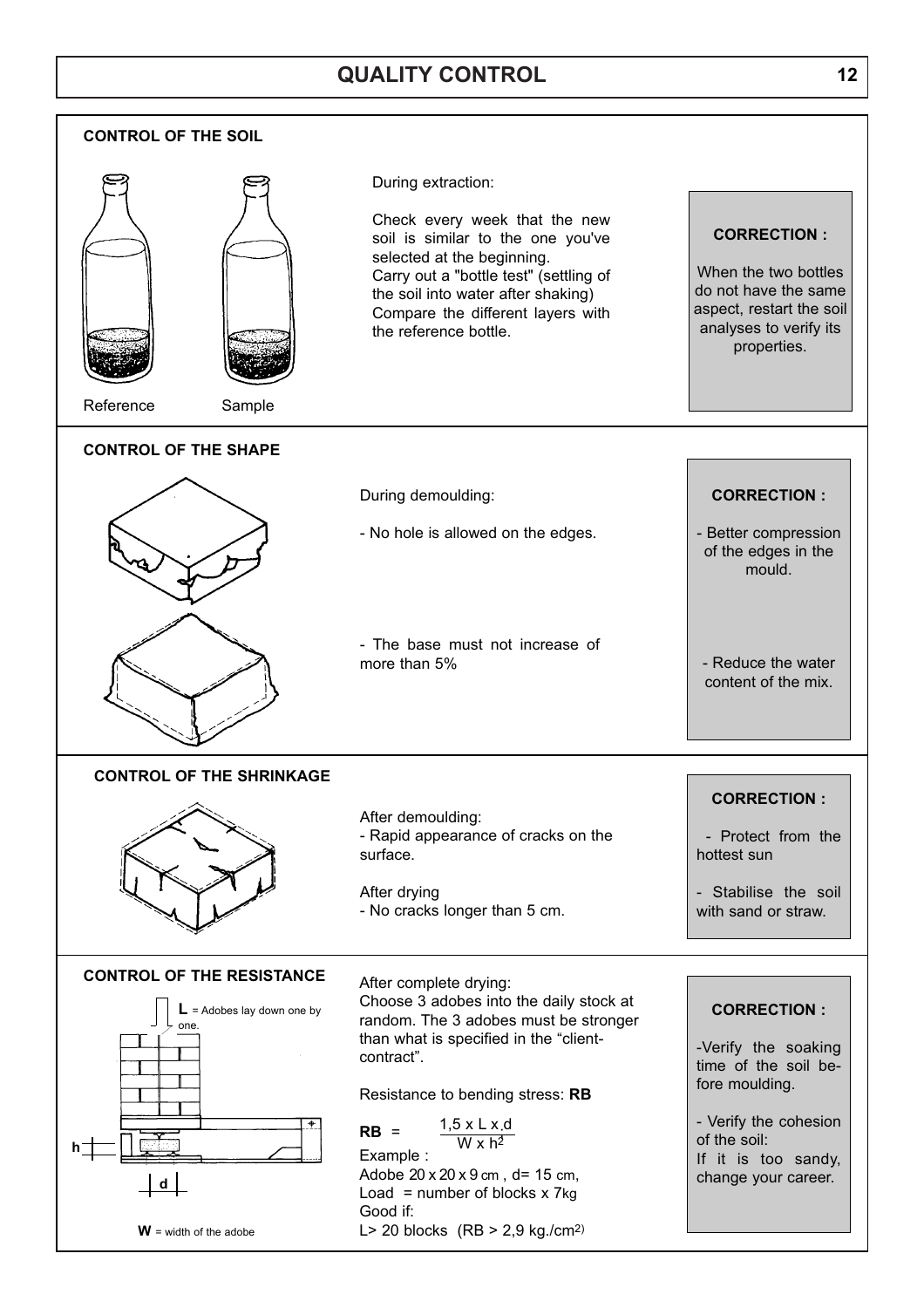#### **FABRICATION OF A VERTICAL MIXER ANNEXE**